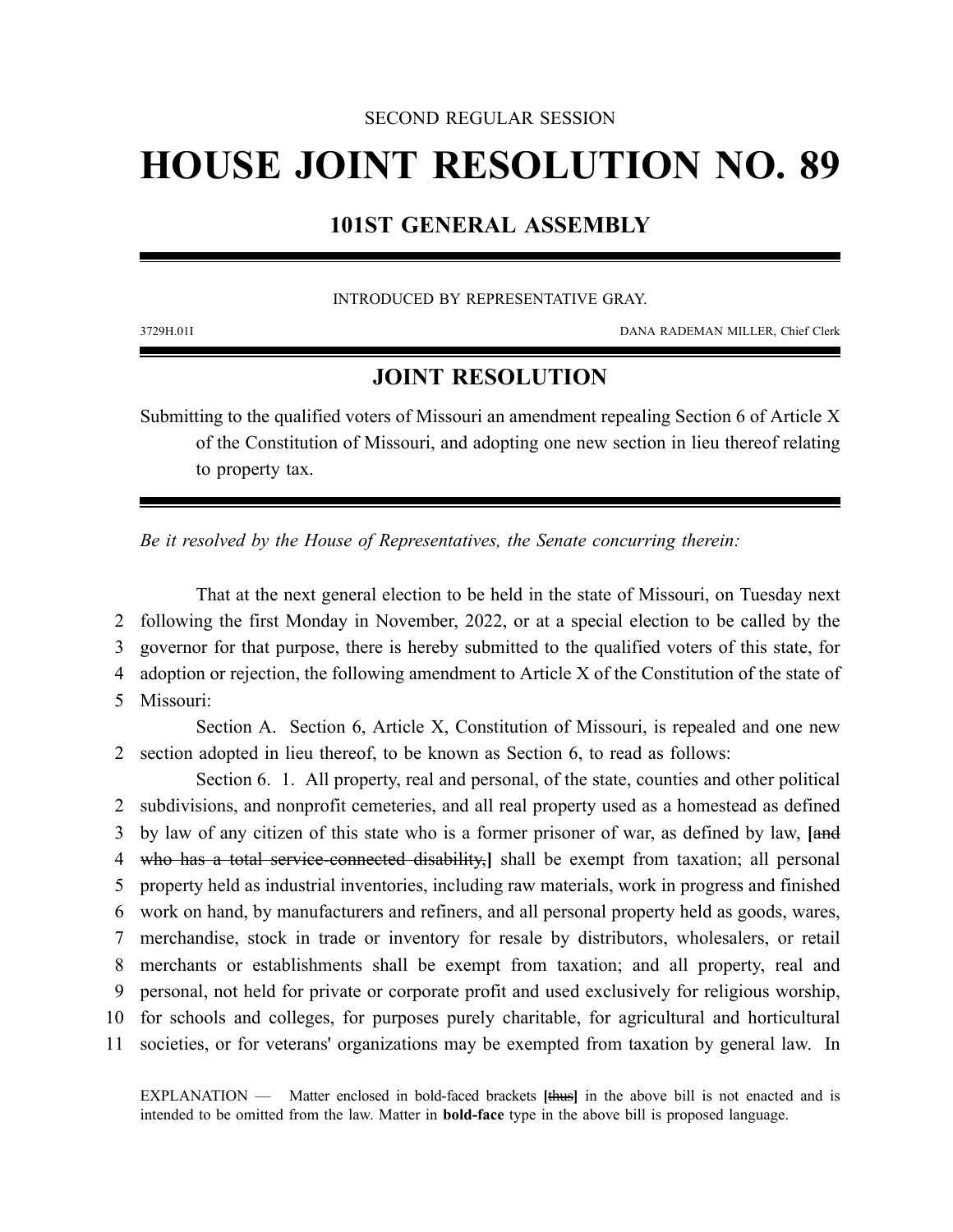#### HJR 89 2

 addition to the above, household goods, furniture, wearing apparel and articles of personal use and adornment owned and used by a person in his home or dwelling place may be exempt from taxation by general law but any such law may provide for approximate restitution to the respective political subdivisions of revenues lost by reason of the exemption. All laws exempting from taxation property other than the property enumerated in this article, shall be void. The provisions of this section exempting certain personal property of manufacturers, refiners, distributors, wholesalers, and retail merchants and establishments from taxation shall become effective, unless otherwise provided by law, in each county on January 1 of the year in which that county completes its first general reassessment as defined by law.

 2. All revenues lost because of the exemption of certain personal property of manufacturers, refiners, distributors, wholesalers, and retail merchants and establishments shall be replaced to each taxing authority within a county from a countywide tax hereby imposed on all property in subclass 3 of class 1 in each county. For the year in which the exemption becomes effective, the county clerk shall calculate the total revenue lost by all taxing authorities in the county and extend upon all property in subclass 3 of class 1 within the county, a tax at the rate necessary to produce that amount. The rate of tax levied in each county according to this subsection shall not be increased above the rate first imposed and will stand levied at that rate unless later reduced according to the provisions of subsection 3. The county collector shall disburse the proceeds according to the revenue lost by each taxing authority because of the exemption of such property in that county. Restitution of the revenues lost by any taxing district contained in more than one county shall be from the several counties according to the revenue lost because of the exemption of property in each county. Each year after the first year the replacement tax is imposed, the amount distributed to each taxing authority in a county shall be increased or decreased by an amount equal to the amount resulting from the change in that district's total assessed value of property in subclass 3 of class 1 at the countywide replacement tax rate. In order to implement the provisions of this subsection, the limits set in section 11(b) of this article may be exceeded, without voter approval, if necessary to allow each county listed in section 11(b) to comply with this subsection.

 3. Any increase in the tax rate imposed pursuant to subsection 2 of this section shall be decreased if such decrease is approved by a majority of the voters of the county voting on such decrease. A decrease in the increased tax rate imposed under subsection 2 of this section may be submitted to the voters of a county by the governing body thereof upon its own order, ordinance, or resolution and shall be submitted upon the petition of at least eight percent of the qualified voters who voted in the immediately preceding gubernatorial election.

 4. As used in this section, the terms "revenues lost" and "lost revenues" shall mean that revenue which each taxing authority received from the imposition of a tangible personal